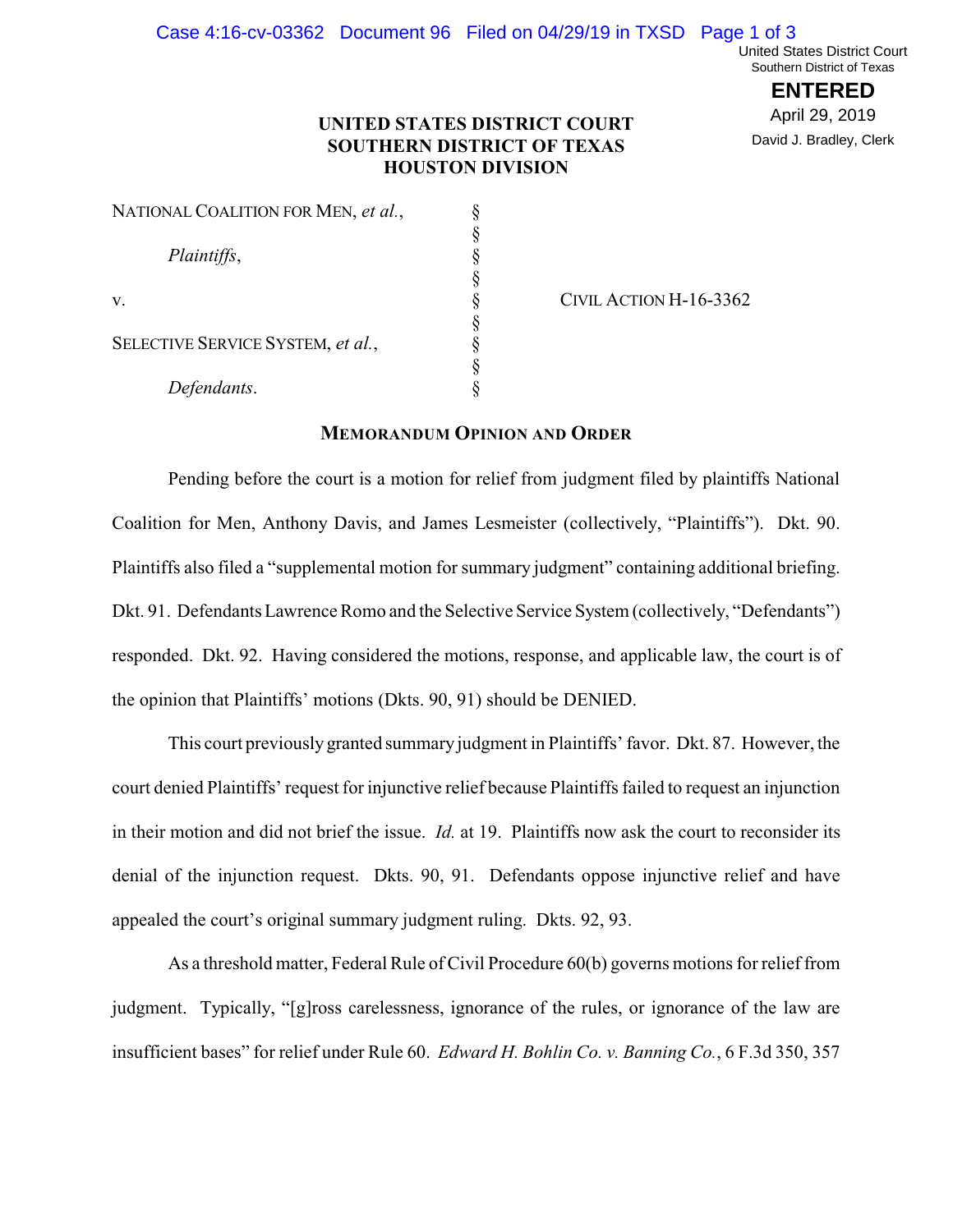## Case 4:16-cv-03362 Document 96 Filed on 04/29/19 in TXSD Page 2 of 3

(5th Cir. 1993). However, even if the court could consider Plaintiffs' request for an injunction strictly on the merits, Plaintiffs' arguments still fail.

First, Plaintiffs fail to demonstrate that they are entitled to relief under a typical injunction analysis. Injunctive relief is an "extraordinary remedy that may only be awarded upon a clear showing that the plaintiff is entitled to such relief." *Winter v. Nat, Res. Def. Council, Inc.*, 555 U.S. 7, 22, 129 S. Ct. 365 (2008). A plaintiff seeking a permanent injunction must demonstrate: "(1) that it has suffered an irreparable injury; (2) that remedies available at law, such as monetary damages, are inadequate to compensate for that injury; (3) that, considering the balance of hardships between the plaintiff and defendant, a remedy in equity is warranted; and (4) that the public interest would not be disserved by a permanent injunction." *Monsanto Co. v. Geertson Seed Farms*, 561 U.S. 139, 156–57, 130 S. Ct. 2743 (2010) (quoting *eBay Inc. v. MercExchange, L.L.C.*, 547 U.S. 388, 391, 126 S. Ct. 1837 (2006)).

Here, the third and fourth factors of this test weigh heavily against granting injunctive relief. Plaintiffs request that the court "either require both men and women to register, or require neither men nor women to register, for the [Military Selective Service Act]." Dkt. 90 at 7. Both of these proposed actions would place inequitable hardship on Defendants as well as disserve the public interest. At best, both of these changes would "lead to serious logistical problems, as well as millions of dollars in potentially wasted resources." Dkt. 92 at 10–11. At worst, upheaval of the draft registration system could "compromis[e] the country's readiness to respond to a military crisis." *Id.* at 9. "[A]lthough registration imposes material interim obligations . . . [the court] cannot say that the inconvenience of those impositions outweighs the gravity of the harm to the United States" should registration be enjoined. *Rostker v. Goldberg* (*Rostker I*), 448 U.S. 1306, 1310, 101 S. Ct. 1